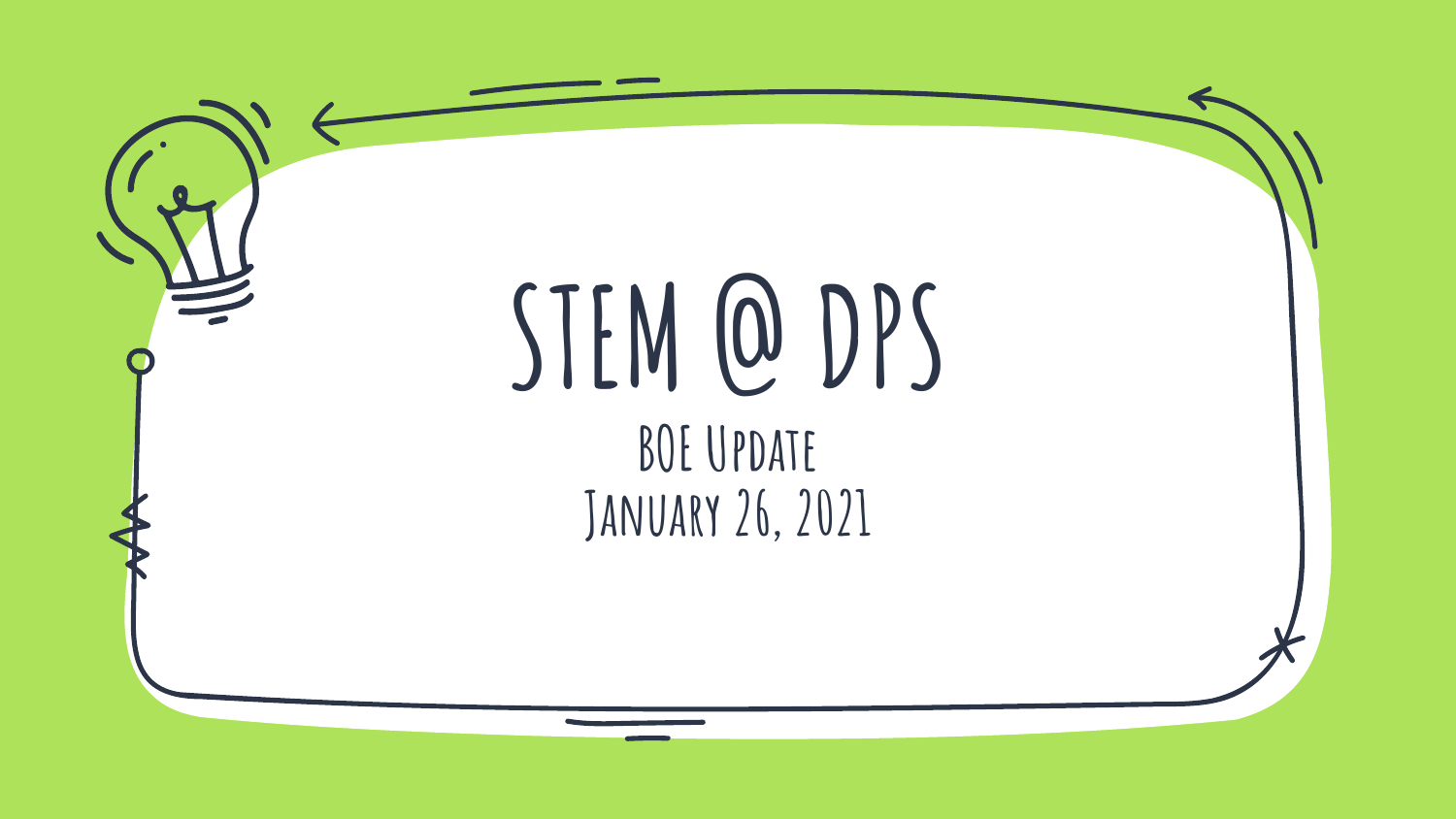## **UPDATE**

- **STEM Overview**
- ➔ Current STEM Opportunities
- **Looking Ahead**

We will always have STEM with us. Some things will drop out of the public eye and will go away, but there will always be science, engineering, and technology. And there will always, always be mathematics.

~ Katherine Johnson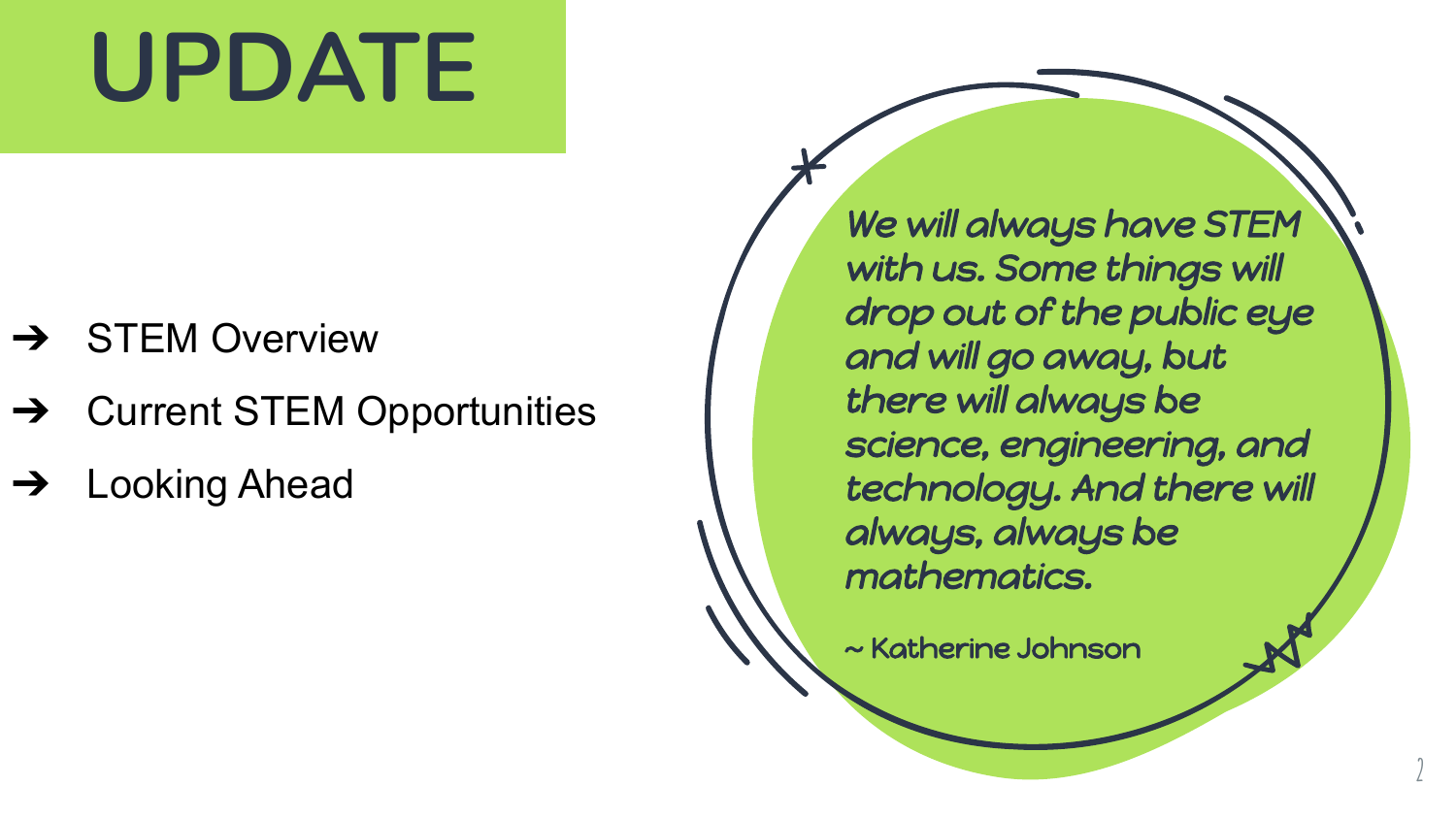

# What is STEM?

**3**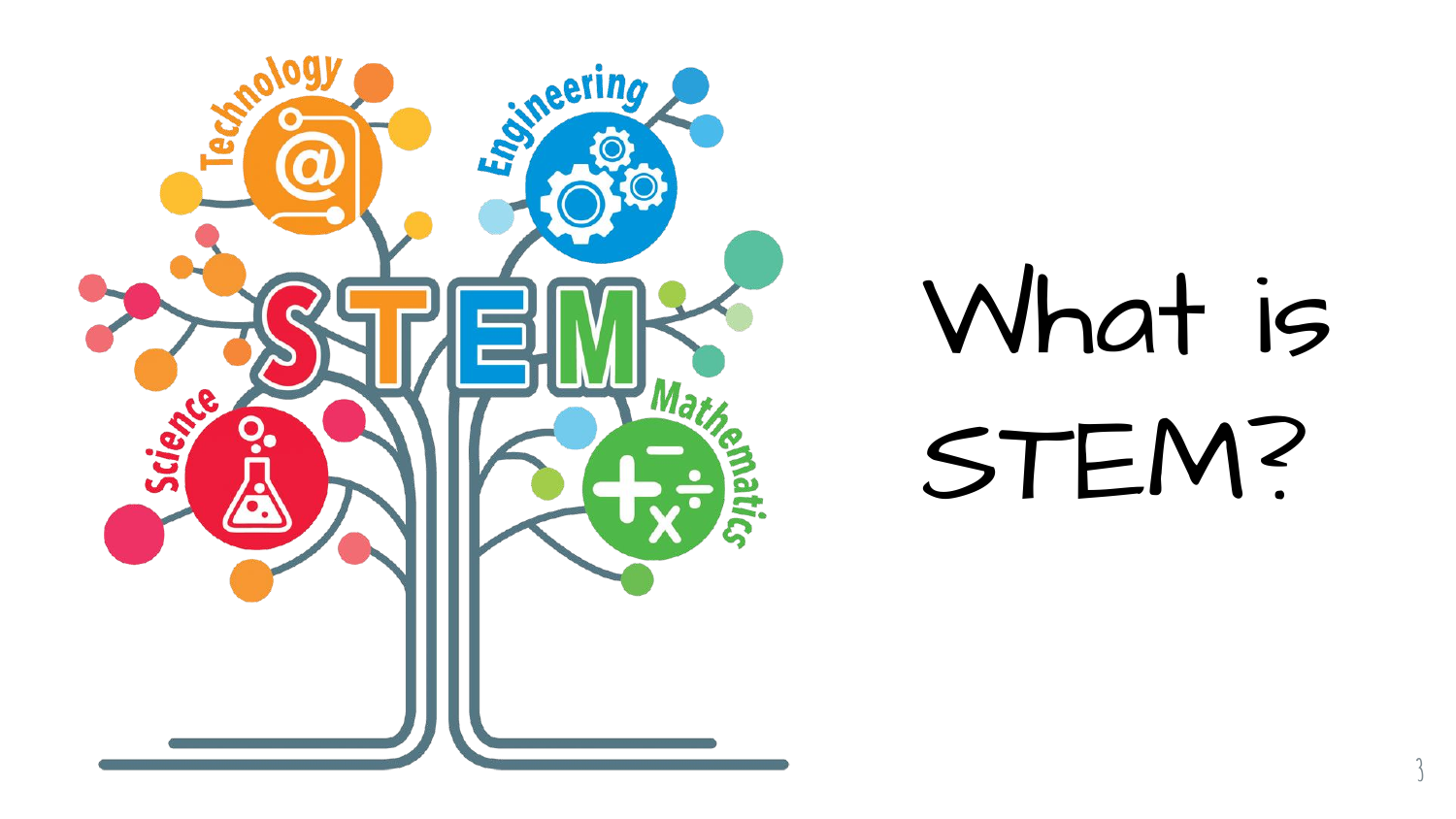### **Dps stem learning opportunities at a glance**

#### **ELEMENTARY**

**Science**

**Math**

**Library Experiences**

**Outreach HS Program**

**MIDDLE SCHOOL**

**Science**

**Math**

**Project Lead the Way:**

- ➔ **Design & Modeling**
- ➔ **Energy & the Environment**
- ➔ **App Development**

**Global Innovators**

**HIGH SCHOOL**

**Science** 

**Math**

**Technology and Engineering**

**Computer Science**

**Business**

**4**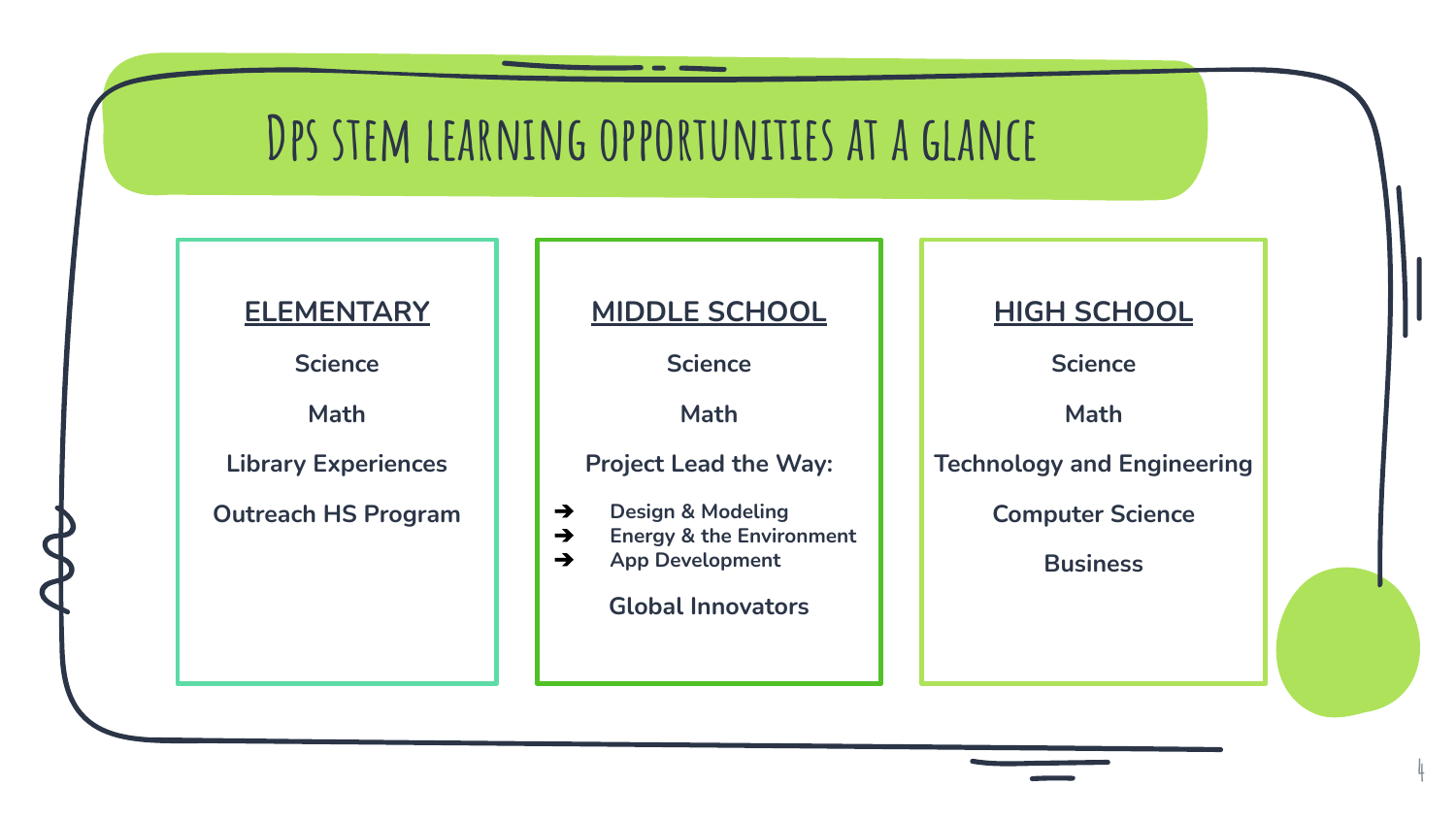

➔ **Three Dimensional Approach: Science and Engineering Practices, Disciplinary Core Ideas, Crosscutting Concepts**

**5**

- ➔ **Engineering Design Performance Expectations**
- ➔ **Engineering Design Process**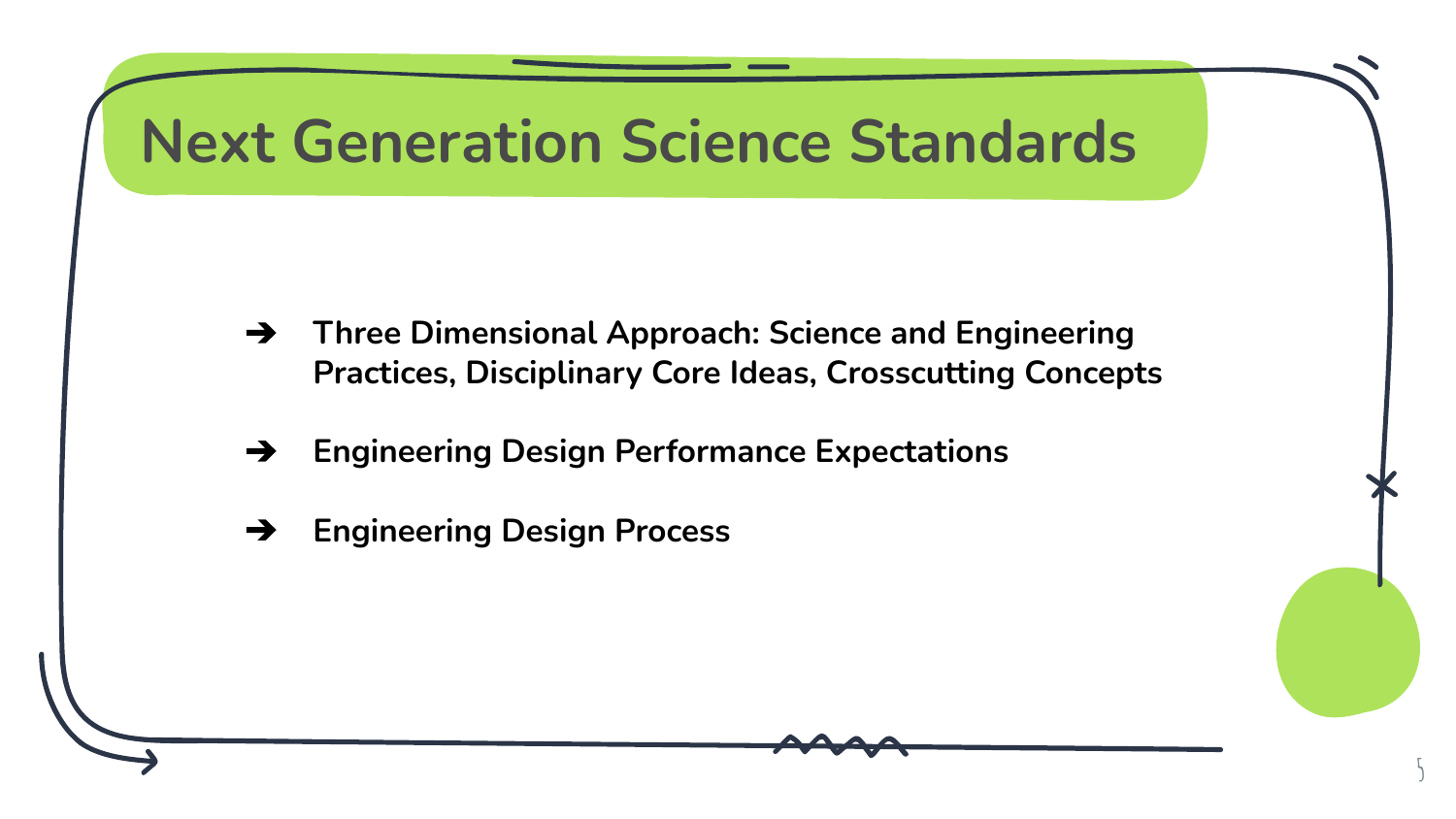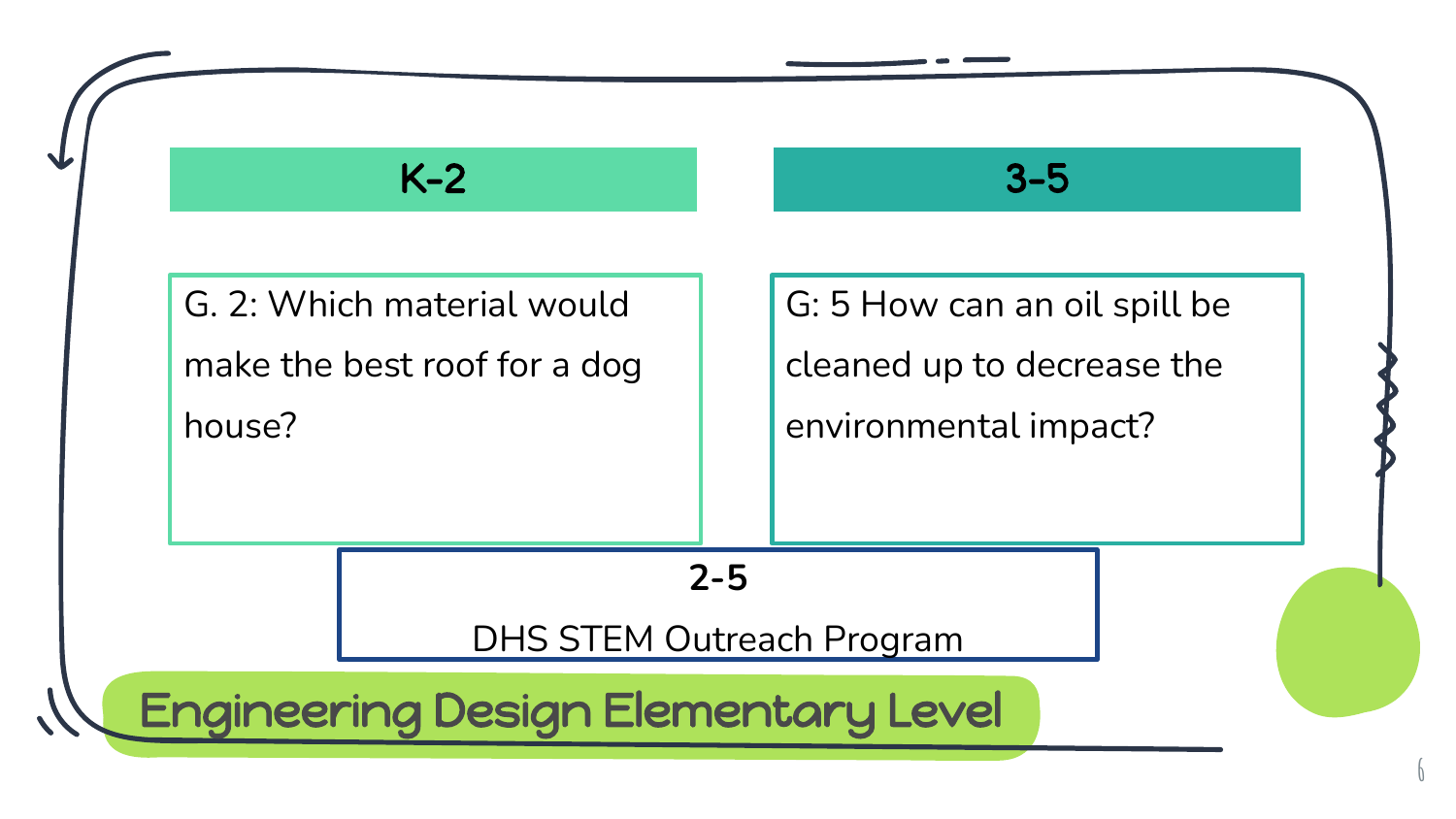#### **6-8**

#### **9-12**

G. 6: How can we design a cup system to slow energy transfer into the liquid inside it?

G. 7: Considering one who has cerebral palsy, what design attributes should a therapeutic toy have?

G. 9: How does planting trees compare to other solutions for climate change? G. 9: How can we utilize various forms of energy to move goods and people more efficiently?

**7**

**Engineering Design Secondary Level**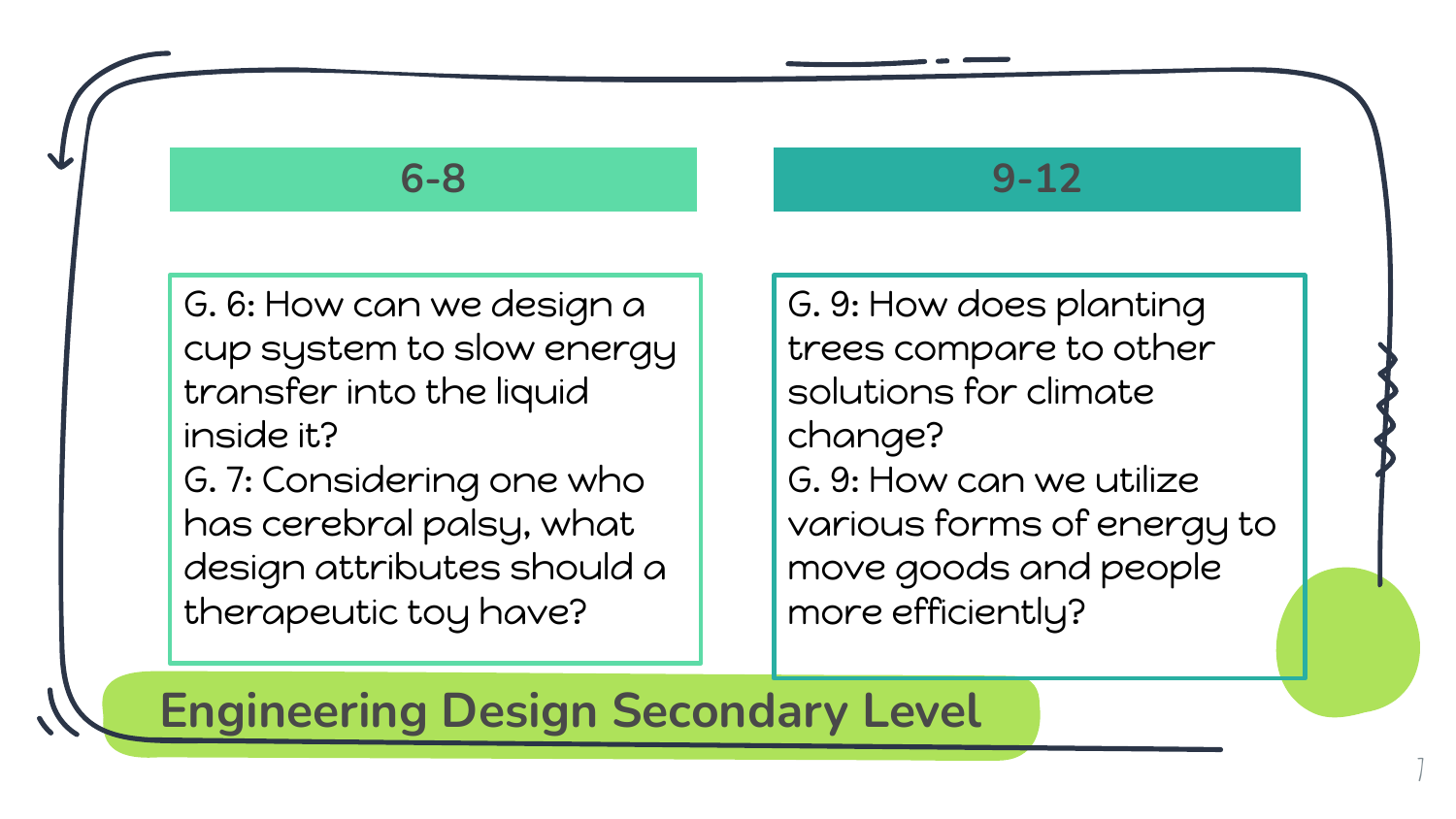## **New STEm Courses**

**Accounting** 

Opportunity for students to deepen their understanding

Bridging Math

App Development

Fulfills a gap/need in Computer Science

STEM Design and Innovation

Science and Technology Education Co-curricular course

Focus on NGSS Science and Engineering Practices and UN Sustainable Development Goals.

**8**

Video Production